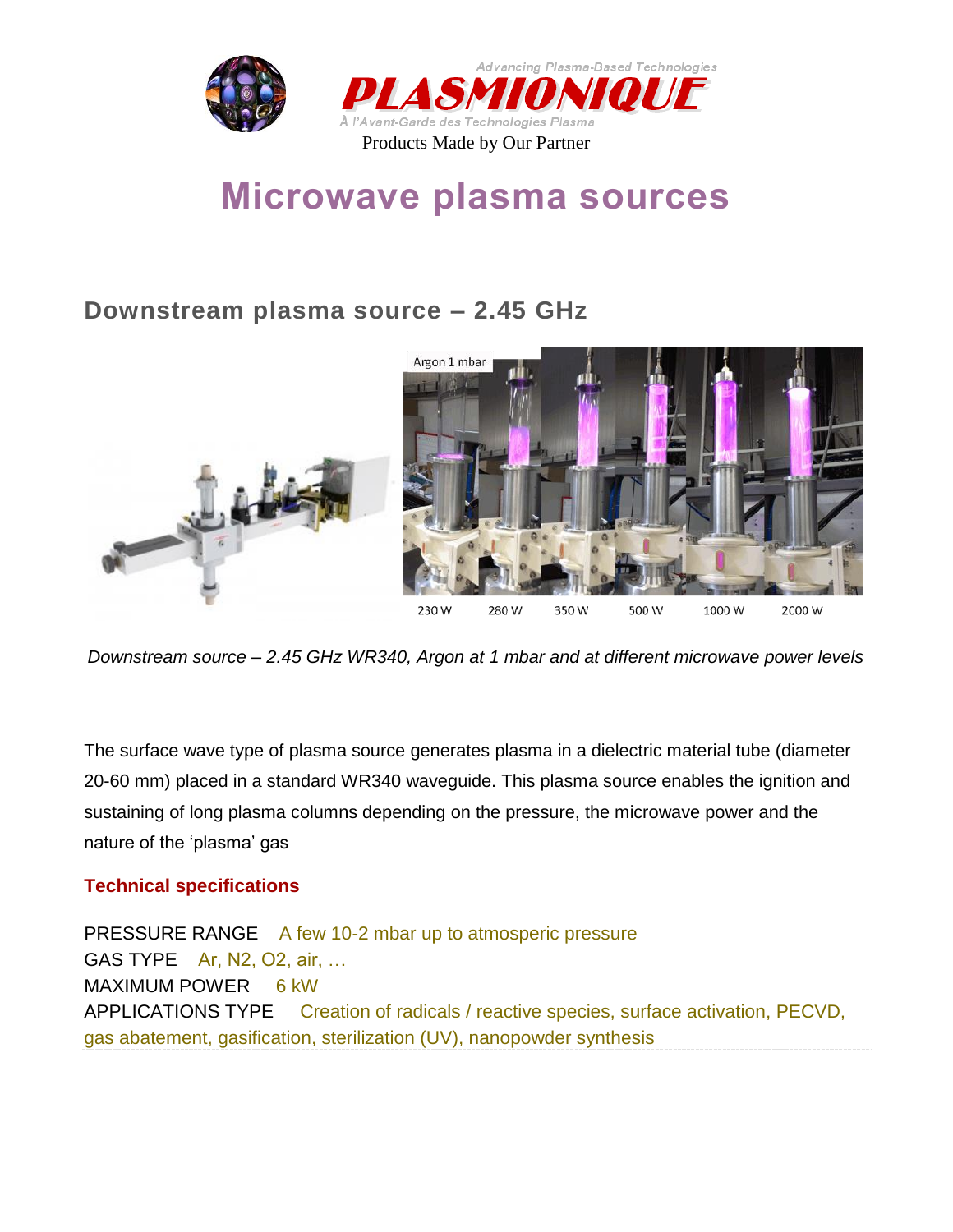



# **Surfaguide plasma source – 2.45 GHz**

Surfaguide plasma source generates plasma in a dielectric tube via a surface wave. The main feature of the Surfaguide is the reduced height of the standard waveguide to locally intensify the microwave electric field and consequently, help with the ignition and sustaining the plasma. This source is principally suited for operation in the range of a few mbar up to atmospheric pressure.

#### **Technical specifications**

- PRESSURE RANGE
- A few 10-2 mbar up to atmosperic pressure
- GAS TYPE
- Ar, N2, O2, air, …
- MAXIMUM POWER
- 6 kW
- APPLICATIONS TYPE

Creation of radicals / reactive species, surface activation, PECVD, gas abatement, gasification, sterilization (UV), nanopowder synthesis



Watercooled surfaguide WR340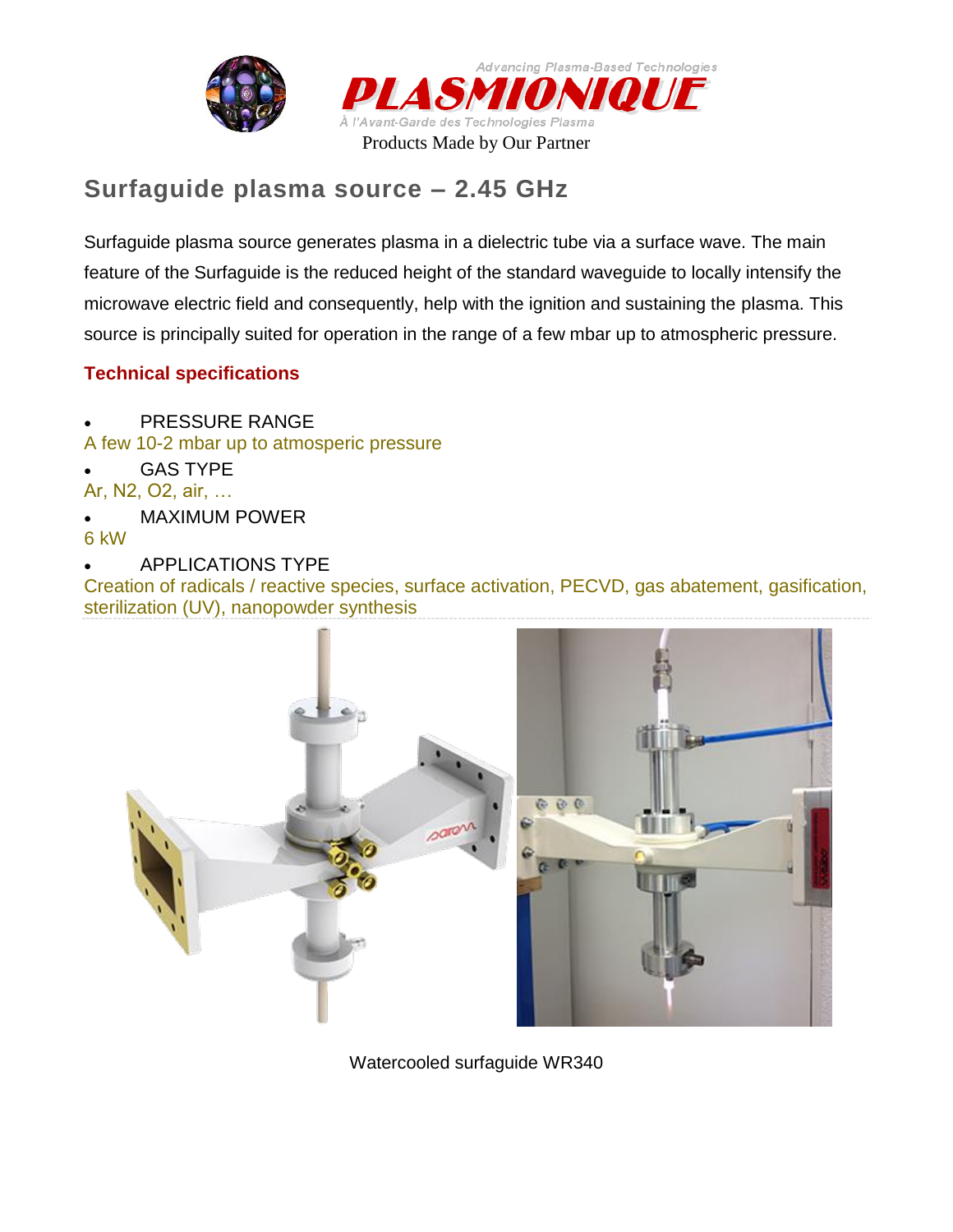



### **S-Wave plasma source – 2.45 GHz**

The S-wave is a plasma reactor used for microwave propagation and designed to launch a surface electromagnetic wave. The S-wave is an effective plasma source for the production of reactive / excited species using a 6 mm or 8 mm diameter dielectric tubes. When used for measurements and analysis, to avoid spurious spectral lines due to the mains 50/60 Hz we recommend using Sairem low ripple solid state microwave generator GMS 200 W.

#### Technical specifications

- PRESSURE RANGE
- A few  $10^{-2}$  mbar up to a few bars
- GAS TYPE

Argon or argon based gas mixture at atmospheric pressure. All gases at reduced pressure.

MAXIMUM POWER

#### 300 W

APPLICATIONS TYPE

Creation of radicals / reactive species, surface activation, elementary analysis



S-Wave for power up to 200 W represented with an argon plasma at atmospheric pressure – 2.45

GHz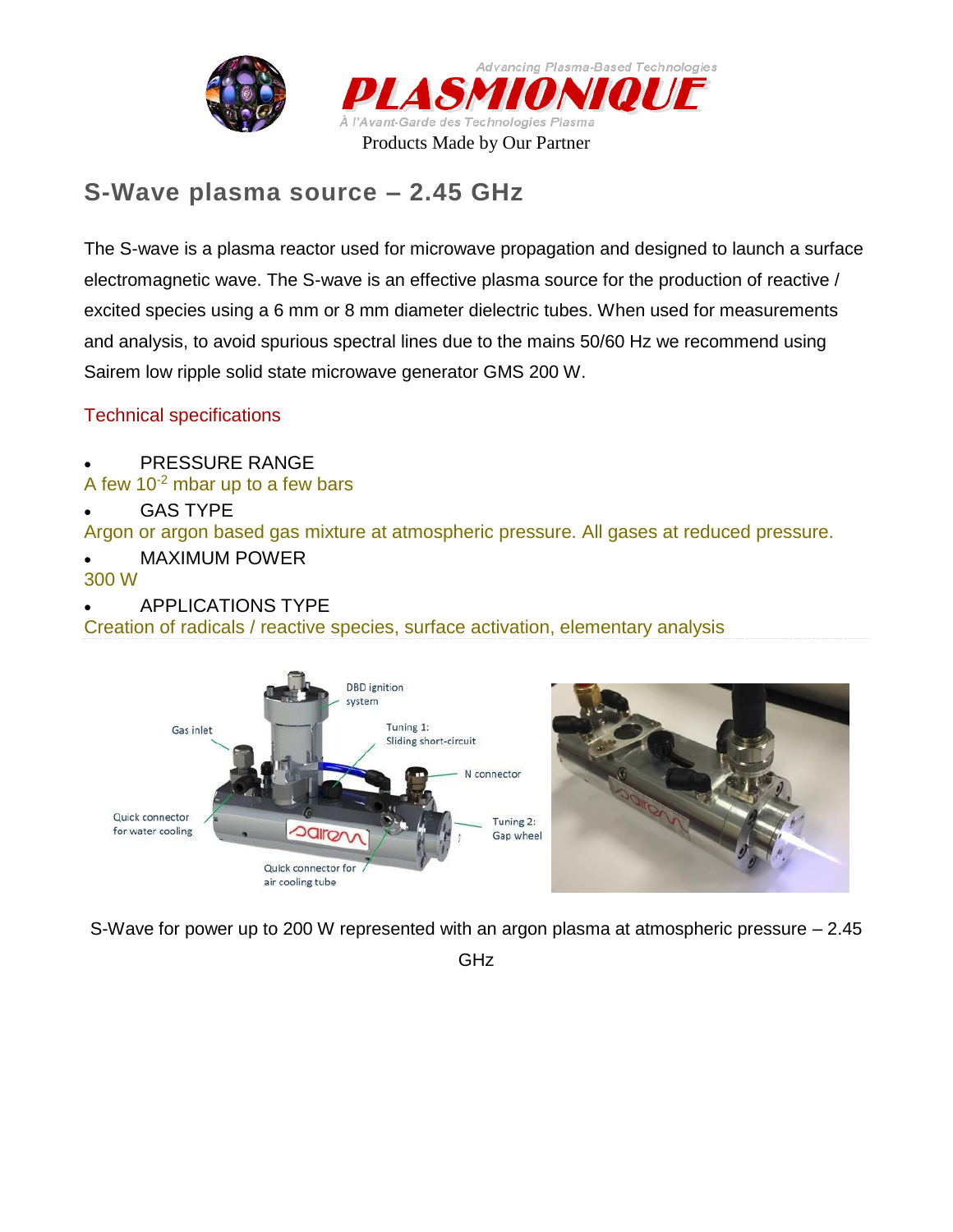![](_page_3_Picture_0.jpeg)

![](_page_3_Picture_1.jpeg)

### **Aura-Wave ECR Coaxial plasma source – 2.45 GHz**

![](_page_3_Picture_3.jpeg)

Oxygen, 7 x 10<sup>-3</sup> mbar, 190 W **Argon, 2,5 x 10<sup>-3</sup> mbar, 1 W** 

Aura-Wave has been designed to be self-adapted once the plasma ignited. A magnetic field combined to the electromagnetic wave allows the creation of plasma at low pressure – range of 10-3 mbar.

Technical specifications

PRESSURE RANGE A few  $10^{-4}$  mbar up to  $10^{-1}$  mbar

GAS TYPE  $Ar, N_2, O_2, CH_4, He, air, ...$ 

MAXIMUM POWER 200 W

![](_page_3_Picture_10.jpeg)

 $N_2 - Ar$ , 10<sup>-2</sup> mbar, 8 Aura-Wave sources x 100 W

APPLICATIONS TYPE Large volume treatment, PECVD, etching, surface treatment (nitruration, cleaning…), sterilization (reactive species / UV / ionic bombardment)

Combined with Sairem solid-state microwave generator, this source can maintain plasmas at power levels starting with 1 W. For small mismatches due to operating condition limitations, it is always possible to vary the frequency of the solid state generator to match the impedance.

In multi-source set up, and thanks to SAIREM solid state microwave modules, Aura-Wave is ideal for the production of large volumes of plasma [1-4] at operating pressures between 10-3 mbar and 10-1 mbar, allowing to obtain plasma density up to a few 1011 cm-3 in different gases.